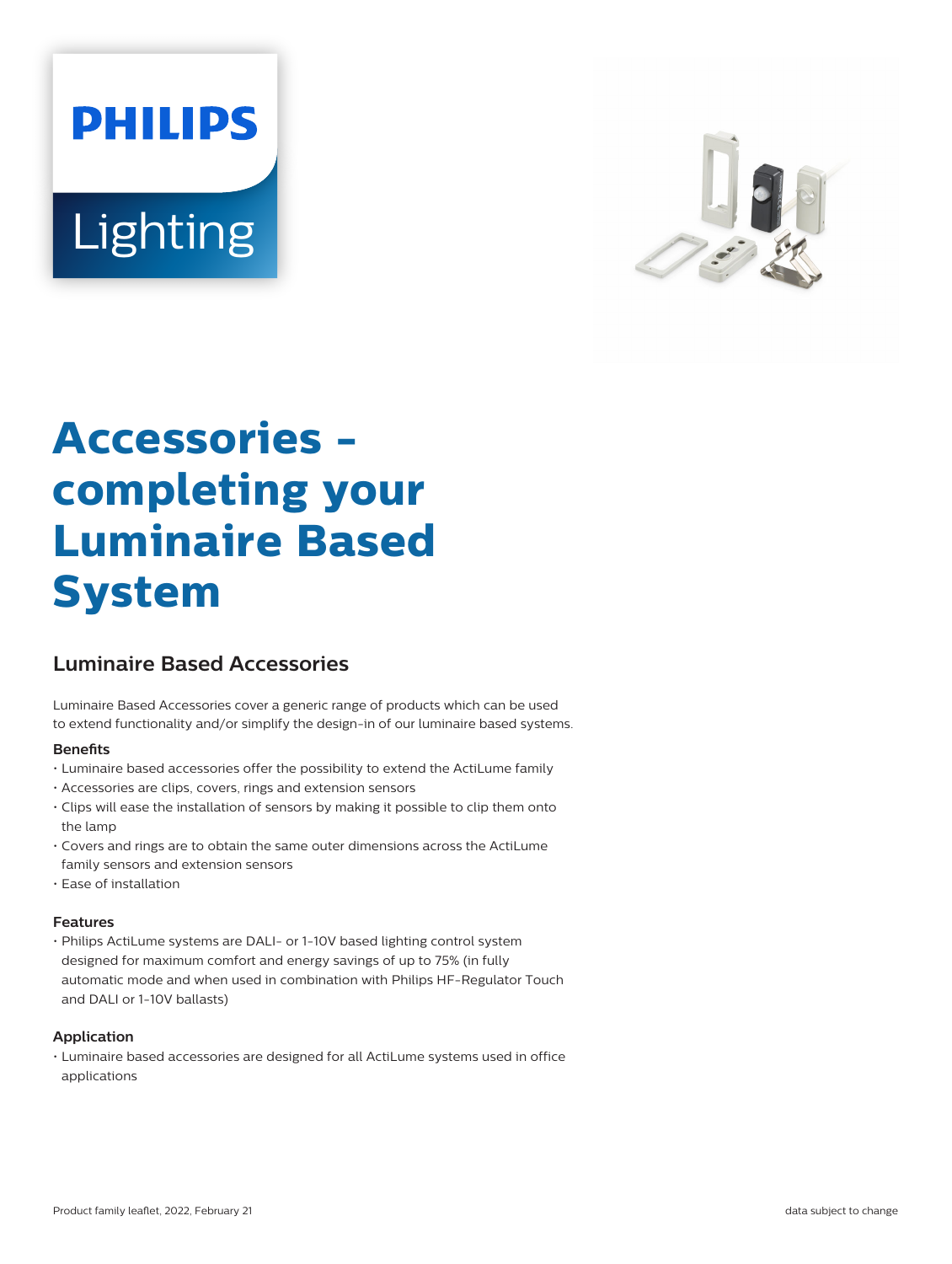# **Luminaire Based Accessories**

## **Versions**



**LRM8119/00 Lum Based Ext Sensor 100cm**



**LRM8120/05 Lum Bas Ind Ext Sensor H513 N**



**LRM8140/00 ActiLume G2 RF Mov Sensor**



**LCA8009/05 Cover ActiLume IR sensor 50 W**

# **Dimensional drawing**



# **Product**

LRM8119/00 Lum Based Ext Sensor 100cm

# **Product details**



**LRM8119/00 Lum Based Ext Sensor with LCA8004/00 COVER**



**LRM8119/00 Lum Based Ext Sensor with LCA8004/00 COVER**